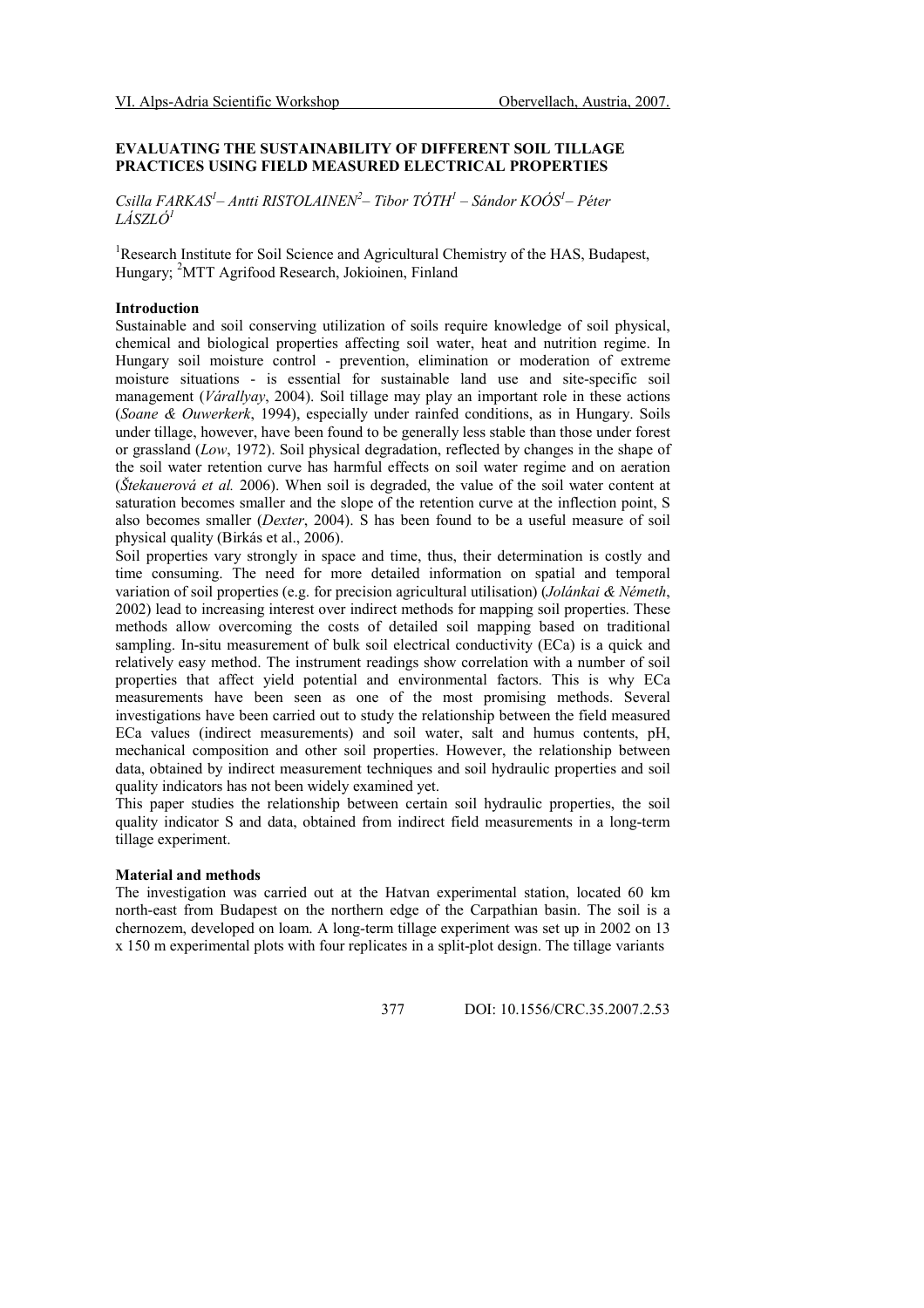comprised mouldboard ploughing (P, 0.26-0.30 m); disking (D, 0.16-0.20 m); loosening  $+$  disking (L+D, L: 0.40-0.45 m, D: 0.16-0.20 m), two cultivator treatments (C, 0.16-0.20 m and FC, 0.12-0.16 m) and direct drilling (DD) (Birkás & Gyuricza, 2004). The crop sequence – wheat-maize - was improved by catch crops (mustard, rye, pea).

In April 2005, indirect field measurements were performed using a Four electrode resistivity sensor (Conductivity fork, Puranen et al., 1999, CF EC), capacitive probe 'Percometer' (Adek ltd, Estonia, P\_EC) and a capacitive probe (BR-30, RISSAC, Hungary, 0.10 m). The Four electrode resistivity sensor shows electrical conductivity readings (CF\_EC) (Puranen et al., 1999). Soil water content (WC) and permittivity (PERR) were measured with the BR-30 instrument and the Percometer. Percometer measures only small soil volume (point measurement) and measurements were taken at the depth of 0.2 m. Field measurements were performed at 13 points of 24 transects (=312 points), having 4 transects in each of the six tillage treatments. The distance between transects and measurement points were 4 m and 7 m, respectively.

Parallel to the field measurements, disturbed (0-0.2 m layer) and  $10^{-4}$  m<sup>3</sup> volume undisturbed (0. 15-0.20 m layer) soil samples were collected from 12 locations of each tillage treatment. From the undisturbed soil cores, bulk density (BD) and soil water retention characteristics were measured at water potentials of -1, -2.5, -10, -32 -100, -200, -500, -2500 and -15850 hPa. The Van-Genuchten model was fit to the experimental soil water retention data. Soil water content at the inflection point (WC infl) and soil quality indicator S were calculated according to *Dexter* (2004) using the parameters (WSC – soil water content at saturation  $(WC(pF=1))$ , WRC – residual soil water content (WC(pF=4.2)) and fitting parameters n, m and alpha) of the Van-Genuchten analytical expression. From the disturbed soil samples soil texture, pH, plasticity index (Ka), salt content (SC), organic matter content (OM), electrical conductivity (EC) and particle density (PD) were determined.

Analyses of variance were performed. Determination coefficients  $(R<sup>2</sup>)$  between the instrument readings P\_EC, FC\_EC, PERR and BR and the measured soil properties were calculated for the whole dataset ( $n=72$ ) and separately for each tillage treatment ( $n=12$ ).

#### Results and discussions

According to the ANOVA results (Table 1), the experimental site was homogeneous in soil chemical properties and texture. P was the only outstanding treatment, probably because of the intensive mixture of soil layers up to 0.3 m depth. Still, statistically significant differences between the instrumental readings were found (Table 2).

|         |      | SC(%)<br>pH(H <sub>2</sub> O) |      |    | HUM (%) |   | Sand $(\% )$ |   | Clav(%) |    |
|---------|------|-------------------------------|------|----|---------|---|--------------|---|---------|----|
| D       | 6.06 | a                             | 0.01 | a  | 3.36    | a | 6.8          | a | 34.4    | a  |
| DD      | 6.04 | a                             | 0.02 | ab | 3.40    | a | 6.2          | a | 34.5    | a  |
| C       | 6.06 | a                             | 0.02 | ab | 3.43    | a | 5.5          | a | 34.2    | a  |
| $L + D$ | 6.04 | a                             | 0.02 | ab | 3.37    | a | 5.5          | a | 34.5    | a  |
| FC      | 6.09 | a                             | 0.01 | a  | 3.45    | a | 5.7          | a | 33.3    | b  |
| P       | 6.19 | a                             | 0.03 | b  | 3.42    | a | 8.7          | b | 33.9    | ab |

Table 1. Mean (n=12) values of soil properties, measured in different tillage treatments

Values are statistically significantly ( $p < 0.05$ ) if the same letters do not follow them.

# 378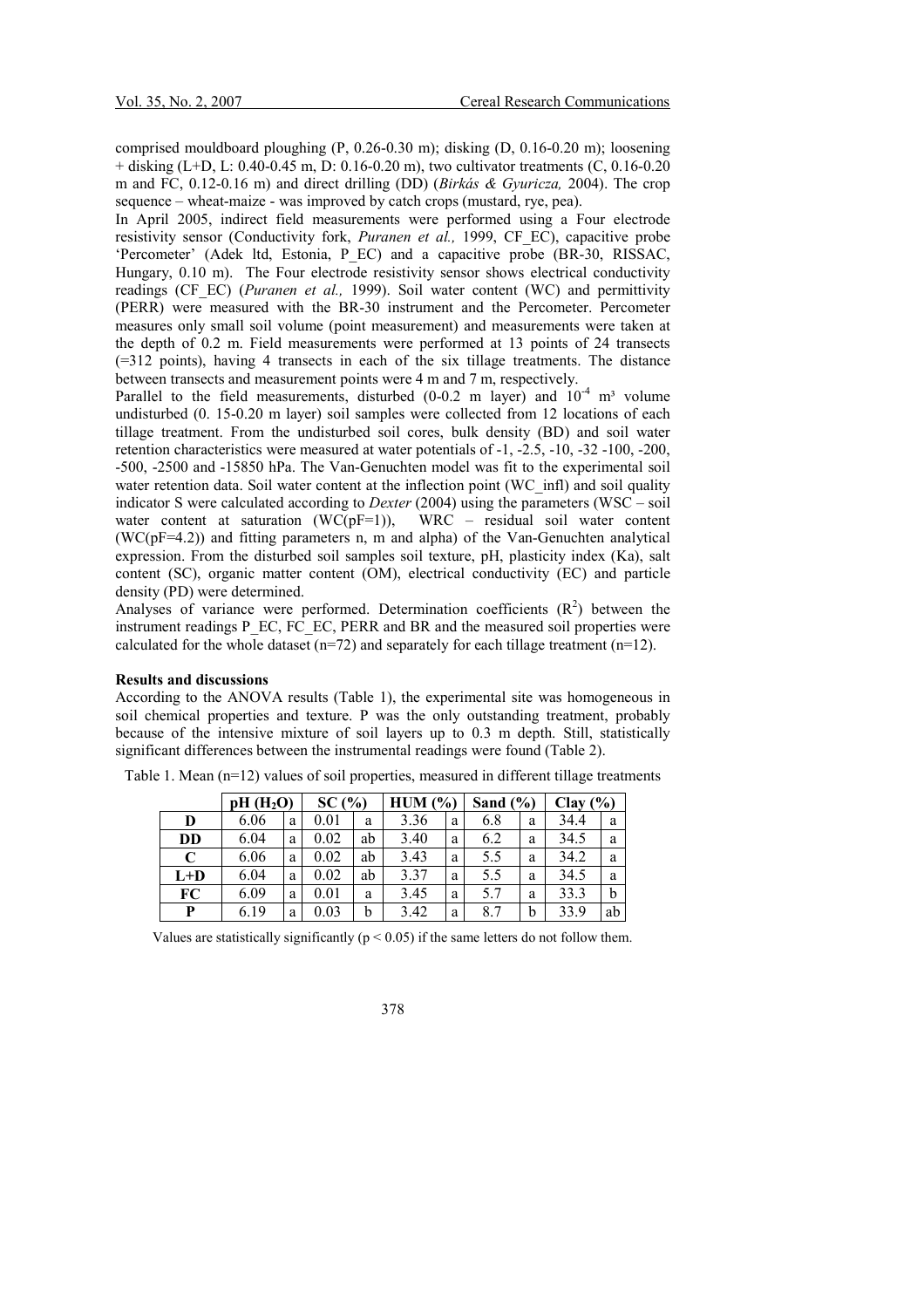In our previous study, carried out in the Apaj region along three 70 m long transects (Ristolainen et al., 2006, Tóth et al., 2006), variation in field measured EC values reflected differences in land use (pasture, maize, forest, wheat) systems and soil types along a salt-affected grassland. In the case of the Hatvan tillage experiment differences in instrument readings were most probably related to changes in soil properties, caused by different tillage systems. Thus, regardless to small spatial variability of topsoil texture and chemical properties, the tillage treatments could be clearly distinguished.

|       | CF EC |    | P EC |    | <b>PERR</b> |   | <b>BR-WC</b> |   |
|-------|-------|----|------|----|-------------|---|--------------|---|
| D     | 28.2  | ab | 32.5 | ab | 36.0        | a | 46.6         | a |
| DD    | 28.7  | c  | 32.8 | b  | 36.1        | a | 47.0         | a |
| C     | 27.6  | ab | 33.7 | bc | 36.0        | a | 45.3         |   |
| $L+D$ | 25.9  | bd | 30.9 | ab | 36.2        | a | 44.6         | n |
| FC    | 31.8  | c  | 35.1 | c  | 36.5        | a | 46.7         | a |
| P     | 25.3  | d  | 30.3 | a  | 33.0        | b | 42.4         | c |

Table 2. Mean (n=52) values of indirect measurements in different tillage treatments

| Values are statistically significantly ( $p < 0.05$ ) if the same letters do not follow them. |
|-----------------------------------------------------------------------------------------------|
|                                                                                               |



Figure 1. Determination coefficients  $(R^2)$  between the measured electrical conductivity values CF\_EC (mS m<sup>-1</sup>) (left) and P\_EC (mS m<sup>-1</sup>) (right) and soil properties measured in different tillage treatments. R<sup>2</sup> values are statistically significant (p>0.05) if  $R^2 \ge 0.28$  (where n=12 per treatment) and if  $R^2 \ge 0.05$  (where n=72 in total).

Figure 1 illustrates the determination coefficients  $(R^2)$  calculated between the indirectly measured bulk soil electrical conductivity (EC, mS m<sup>-1</sup>) values and soil hydraulic properties ((bulk density (BD, kg m<sup>-3</sup>) and soil water contents (WC, m<sup>-3</sup> m<sup>-3</sup>), corresponding to pF values of 0, 1, 2 and 4.2)). Moderately strong and statistically significant relationship between the instrument readings, BD, water content at field capacity (WC( $pF=2$ )) and wilting point (WC( $pF=4.2$ )) was found for the D, C and L+D treatments. Insignificant relationship between the studied properties and the EC values for the P treatment was found, most probably because of strong disturbance of soil surface layer and formation of clods.

The soil quality indicator S showed good correlation with the instrument readings in the disking treatment only  $(R^2=0.82$  for multiple correlation with P\_EC, FC\_EC and PERR). The determination coefficients for the WC\_infl and alpha were  $\overline{0.74}$  (D), 0.64 (L+D) and 0.86 (D), 0.81 (L+D), respectively. For the other treatments, no significant relationships were found.

379 DOI: 10.1556/CRC.35.2007.2.53